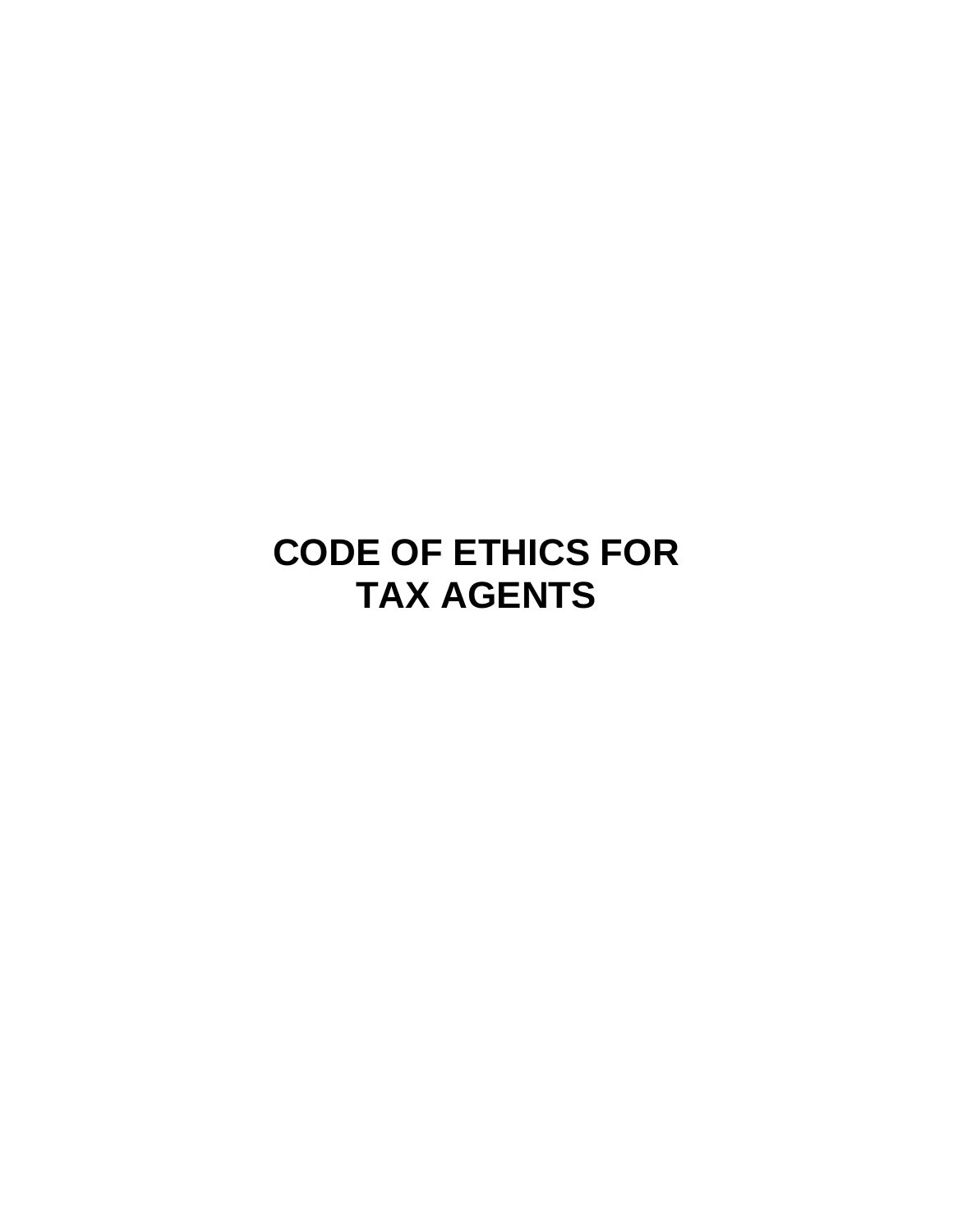# **CODE OF ETHICS FOR TAX AGENTS**

## **1.** *INTRODUCTION*

With the everchanging business environment, the increasing complexity of business transactions and the need to ensure proper record-keeping to capture these transactions for tax purposes, the role of a tax agent has evolved from being an intermediary merely assisting in completing a tax return to a person who is expected to understand the impact and requirements of tax legislations upon the affairs of his clients. Furthermore, with the commencement of field audit operations by the Inland Revenue Board (IRB), there is an urgent need for professional services from tax agents to be rendered to taxpayers. Recognizing the importance of the role played by tax agents in representing taxpayers, it is proper that a code of ethics be formulated to govern the conduct and behaviour of tax agents so as to instil professionalism as well as to give public assurance of integrity.

## **2.** *PRINCIPLES*

 The principles on which this code relies are those that concern integrity, accountability, transparency and social responsibility. A tax agent has a social responsibility to the nation as a whole. He is expected not only to give the best advice to his clients but also to impress upon the clients their obligation to pay their dues as required by the law.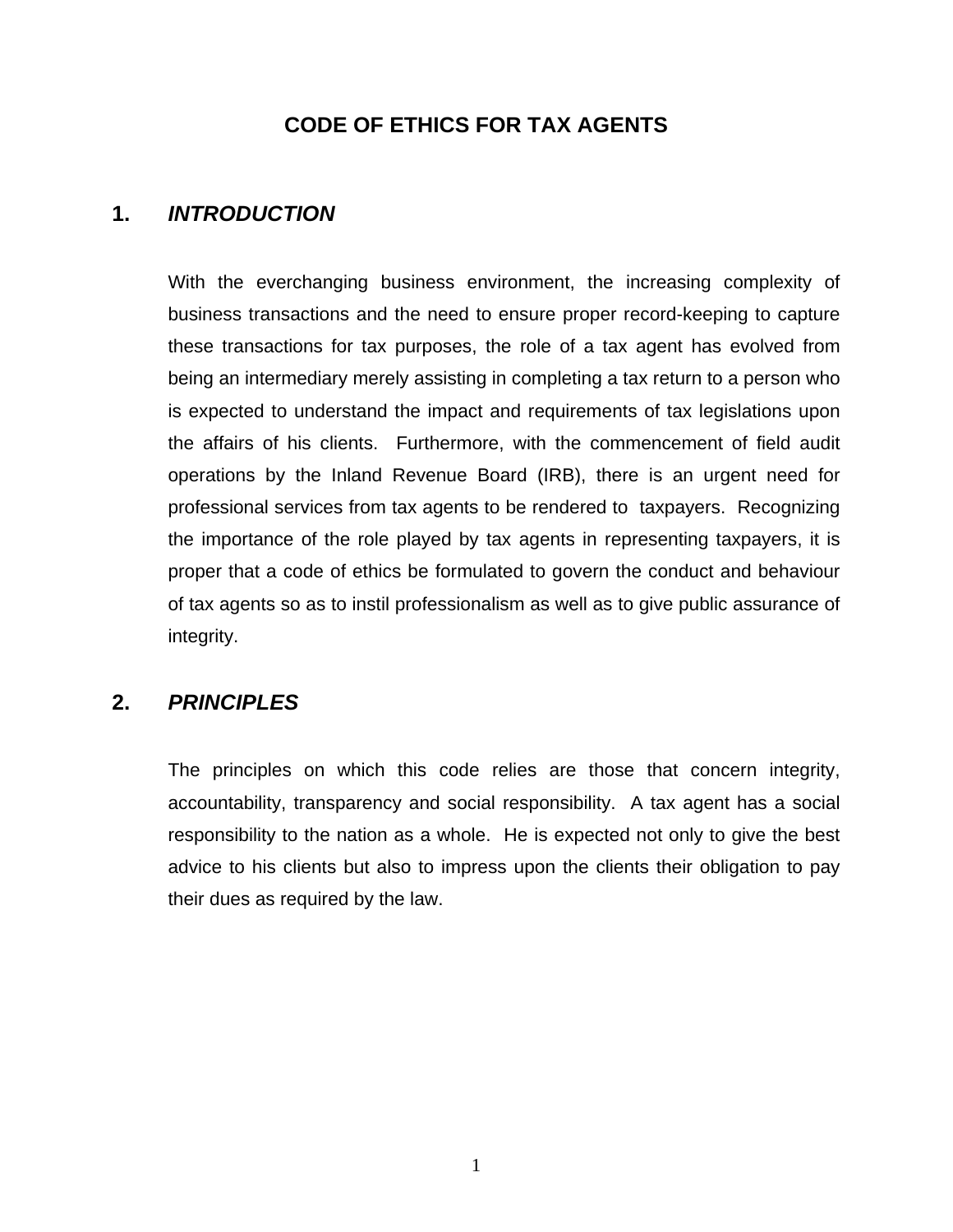# **3.** *OBJECTIVES*

- 3.1 This code of ethics is formulated with the view to inculcate good tax practice by way of ensuring a high standard of tax compliance and representation so as to achieve the following objectives:
	- (a) To nurture the spirit of professionalism among tax agents so as to ensure that all work performed is objective, impartial, efficient and comprehensive.
	- (b) To instil the spirit of accountability in line with tax principles/ practices that are in accord with existing tax legislations/ regulations.
	- (c) To uphold the spirit of social responsibility consistent with public morality.
- 3.2 Compliance with this code of ethics will be used as one of the criteria for approving and renewing the licence of the tax agent. In this code, *"tax agent"* means a tax agent as defined in Section 153 of ITA 1967, that is:
	- a professional accountant authorized by or under any written law to be an auditor of companies;
	- any other professional accountant approved by the Minister of Finance; or
	- any other person approved by the Minister on the recommendation of the Director General of Inland Revenue.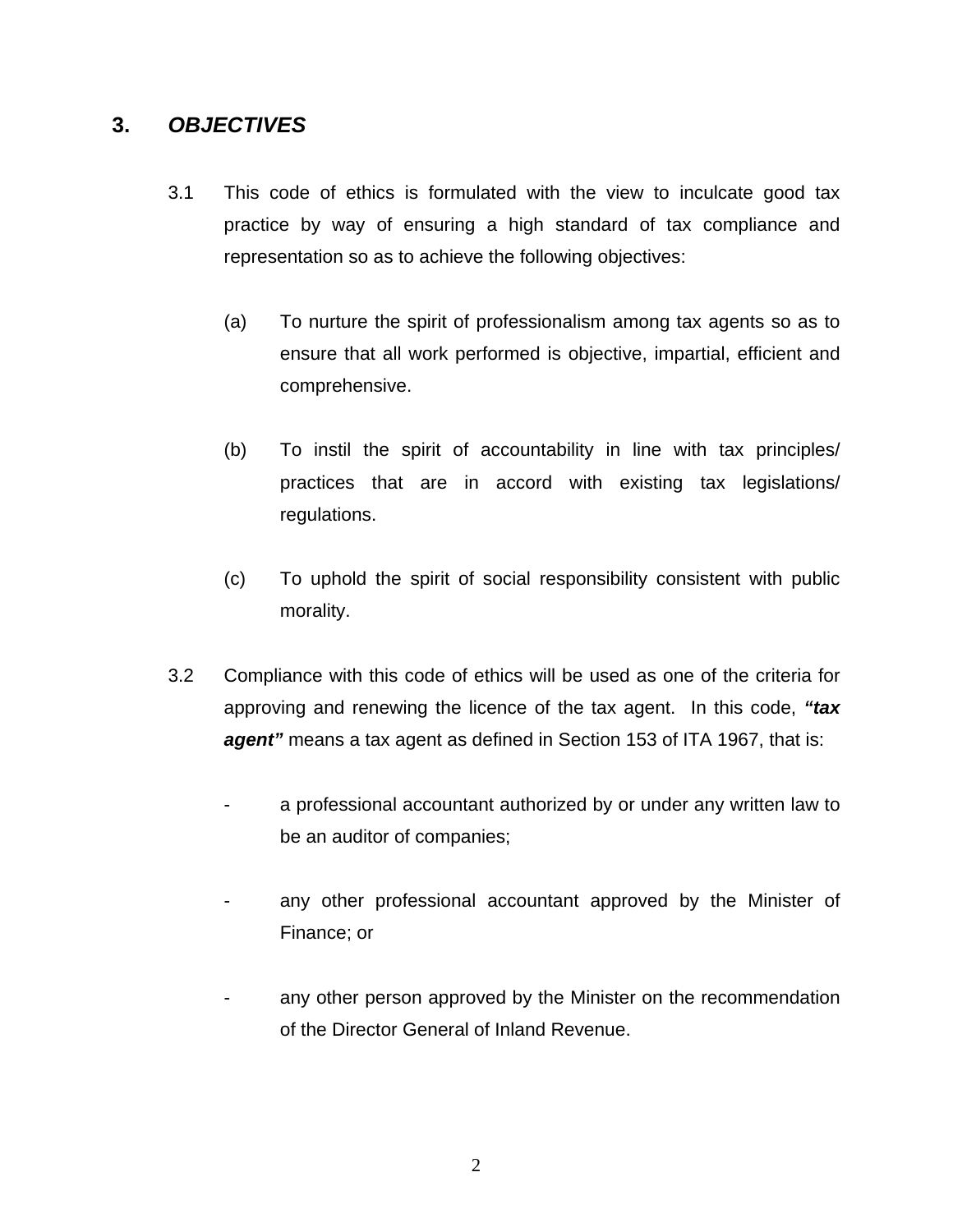# **4.** *CODE OF CONDUCT*

In discharging his duties, a tax agent shall always adhere to the following:

#### **4.1** *Integrity*

- 4.1.1 An agent shall be well-mannered, honest, sincere and truthful in his work and always give full co-operation when dealing with the IRB. In handling the case of his client, he shall furnish only information which, to the best of his knowledge and belief, is correct.
- 4.1.2 He shall refrain from using information acquired in the course of his work for his own advantage or that of his family. Such information is classified material and shall be dealt with as confidential. It shall not be disclosed to any other party without specific authority.

*"Classified material"* means returns/documents/information that is acquired by a classified person as defined in Subsection 138(5), Income Tax Act 1967. A *"classified person"* means any person or his employee who has access to classified material when representing a client in taxation matters.

- 4.1.3 He shall accurately inform/advise his client on the progress of his case.
- 4.1.4 He shall not misuse any monies entrusted by his client for purposes of payment of tax. Proof of payment of tax shall be given to his client for purposes of record.
- 4.1.5 He shall not enter into any arrangement with an unqualified person to endorse the work of that unqualified person.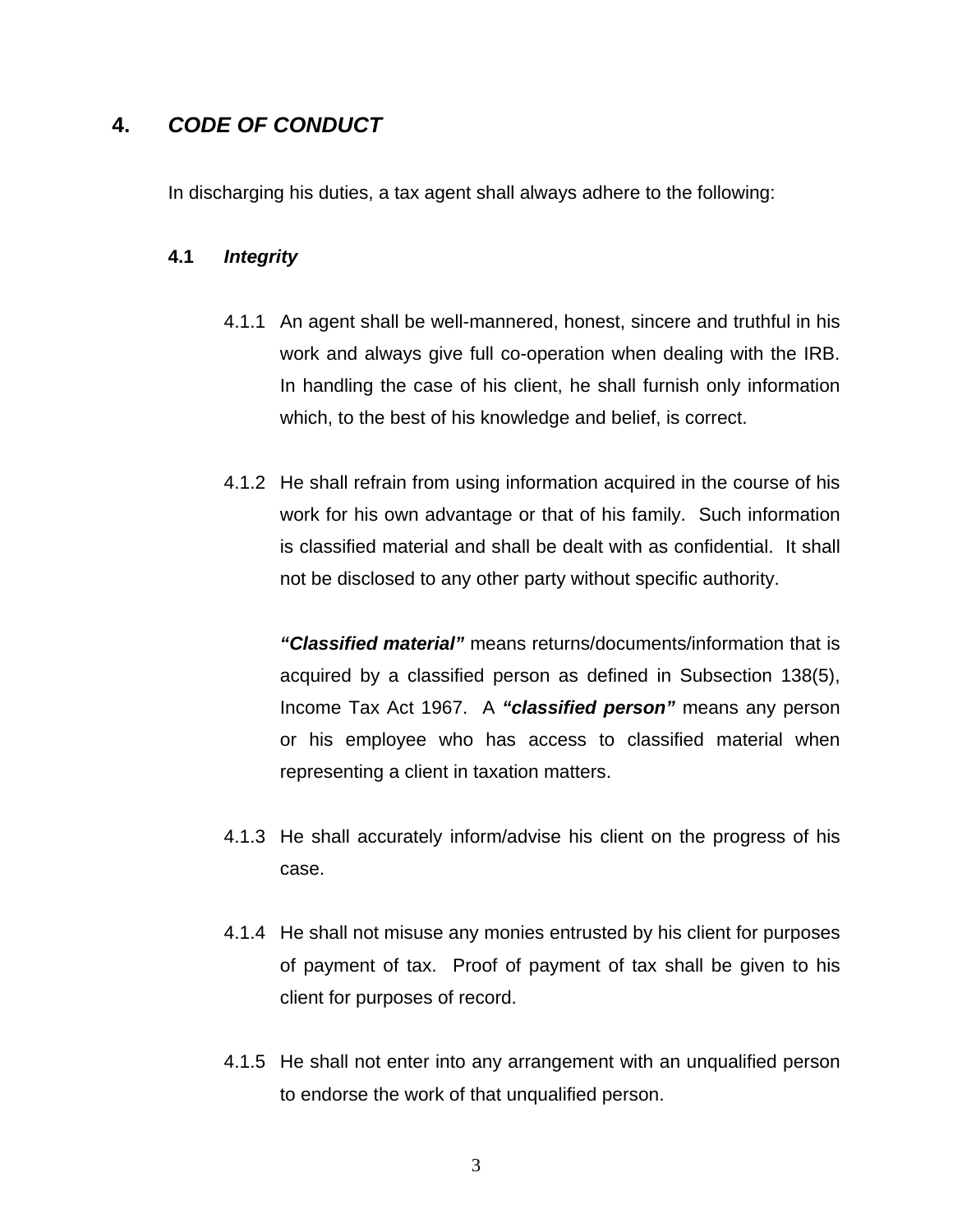#### **4.2** *Competency*

- 4.2.1 He shall always strive for professional competency and exhibit a high degree of skill in discharging his duties. A tax agent must therefore be conversant with the tax laws/practices and constantly ensure that his technical knowledge is up-to-date. In addition he is also expected to keep abreast with the requirements of the IRB, which may be announced from time to time.
- 4.2.2 Staff members of a tax agent must also be well-trained in relevant aspects of tax laws and regulations so as to ensure that work performed by them also meet the required standard.
- 4.2.3 He shall to the best of his ability, ensure that all income tax forms submitted are properly completed and such submissions are in compliance with the guidelines issued by the IRB.
- 4.2.4 He shall only undertake cases that are within his experience and capability. This is to avoid any sub-standard work being performed and undue delay in the finalization of the cases.
- 4.2.5 When making appeals against any assessment, proper care shall be taken to ensure that such appeals are based on valid grounds.
- 4.2.6 He is expected to give prompt and complete replies to enquiries from the IRB.